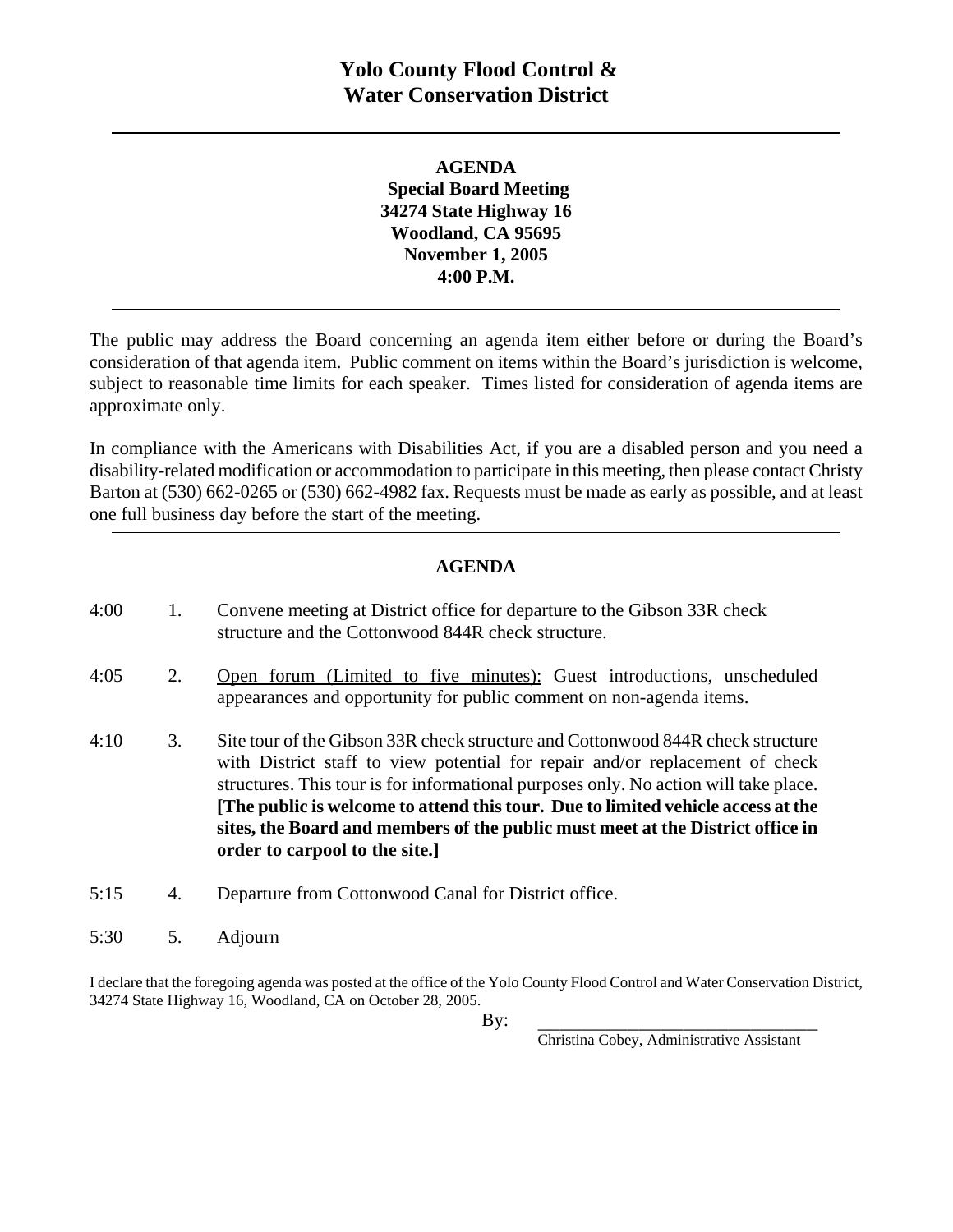#### SPECIAL BOARD MEETING MINUTES November 1, 2005

A special November meeting of the Board of Directors of the Yolo County Flood Control and Water Conservation District was convened at 4:00 p.m. on November 1, 2005 at its regular place of business, 34274 State Highway 16, Woodland, California. Prior to departure to field locations, Chair Brice opened the meeting with Directors Scheuring and Vink present. Director Tadlock met the group at the Gibson Canal site. Also in attendance were:

District Staff and Consultants Tim O'Halloran, General Manager Christy Barton, Assistant General Manager Mike Horgan, Engineer Sal Espinoza, Operations Supervisor Jennifer Reed, Project Manager Max Stevenson, Water Resources Associate Francis Borcalli, Engineering Consultant Dan Folta, Consulting Engineer

# **Members of the Public**

None.

### **OPEN FORUM**

No comments were made.

### **SITE VISIT TO GIBSON 33 AND COTTONWOOD 844 CANAL CHECK STRUCTURES**

Prior to departure, Mr. O'Halloran stated that the purpose of the field trip was to view typical canal check structures in need of repair or replacement. He also described the need for the District to develop a process for assessing necessary small structure improvements and identifying the appropriate level of engineering effort required. He then introduced Dan Folta, Consultant, who will assist in development of the process.

Mr. Folta provided an overview of his engineering education, water supply background and experience with canal facilities.

At the two check structure sites, discussion encompassed the existing structure problems, safety issues, adjacent turnout repairs, improvement alternatives, and the desired design life of the structures.